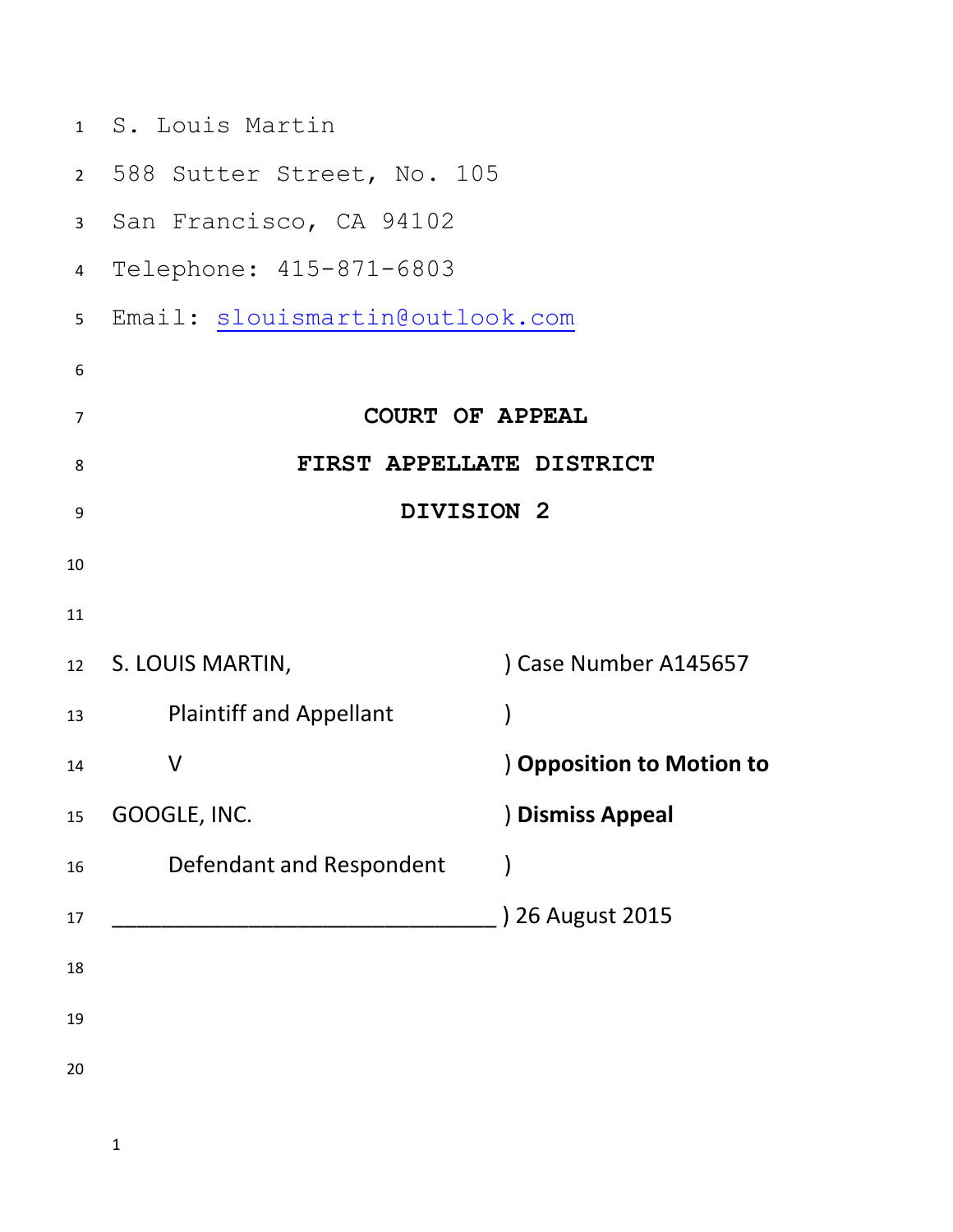| 21                                                       | <b>OPPOSITION TO MOTION TO DISMISS APPEAL</b>                                                                                                                                                                                                                                                                                                                                                                                                                                                                                                                                                                                                                                                                                 |
|----------------------------------------------------------|-------------------------------------------------------------------------------------------------------------------------------------------------------------------------------------------------------------------------------------------------------------------------------------------------------------------------------------------------------------------------------------------------------------------------------------------------------------------------------------------------------------------------------------------------------------------------------------------------------------------------------------------------------------------------------------------------------------------------------|
| 22                                                       |                                                                                                                                                                                                                                                                                                                                                                                                                                                                                                                                                                                                                                                                                                                               |
| 23                                                       |                                                                                                                                                                                                                                                                                                                                                                                                                                                                                                                                                                                                                                                                                                                               |
| 24                                                       | <b>Timeliness of Appeal</b>                                                                                                                                                                                                                                                                                                                                                                                                                                                                                                                                                                                                                                                                                                   |
| 25                                                       |                                                                                                                                                                                                                                                                                                                                                                                                                                                                                                                                                                                                                                                                                                                               |
| 26<br>27                                                 | GOOGLE, INC. claims that Plaintiff's Appeal was not filed in a "timely"<br>manner. This is false. Here are the facts:                                                                                                                                                                                                                                                                                                                                                                                                                                                                                                                                                                                                         |
| 28                                                       |                                                                                                                                                                                                                                                                                                                                                                                                                                                                                                                                                                                                                                                                                                                               |
| 29<br>30<br>31<br>32<br>33<br>34<br>35<br>36<br>37<br>38 | A request for judgment ("proposed order") is supposed to be filed<br>within 5 days following the granting of a CCP 425.16-based motion per<br>CRC 3.1312 (a); but Google filed its request in 5 months, which is a<br>pretty liberal interpretation of the law by the Defendant. In this case,<br>the violation was noted by the Presiding Judge, John K. Stewart, and<br>Google was ordered to "show cause"; but when Google finally complied<br>with CRC3.1312 (a), no sanctions were imposed for this violation of<br>court rules. It was the old story: no consequences for Defendant Google<br>-- not even a "don't do it again," a common admonishment used for<br>school children who don't do their homework on time. |
| 39<br>40<br>41<br>42                                     | An 8 April 2015 entry in the Register of Actions shows this when Google<br>finally complied:                                                                                                                                                                                                                                                                                                                                                                                                                                                                                                                                                                                                                                  |
| 43                                                       | "ORDER TO SHOW CAUSE SET FOR JUN-23-2015 IN DEPARTMENT 610                                                                                                                                                                                                                                                                                                                                                                                                                                                                                                                                                                                                                                                                    |

- AT 10:30 AM FOR FAILURE TO FILE JUDGMENT FOLLOWING ORDER
	-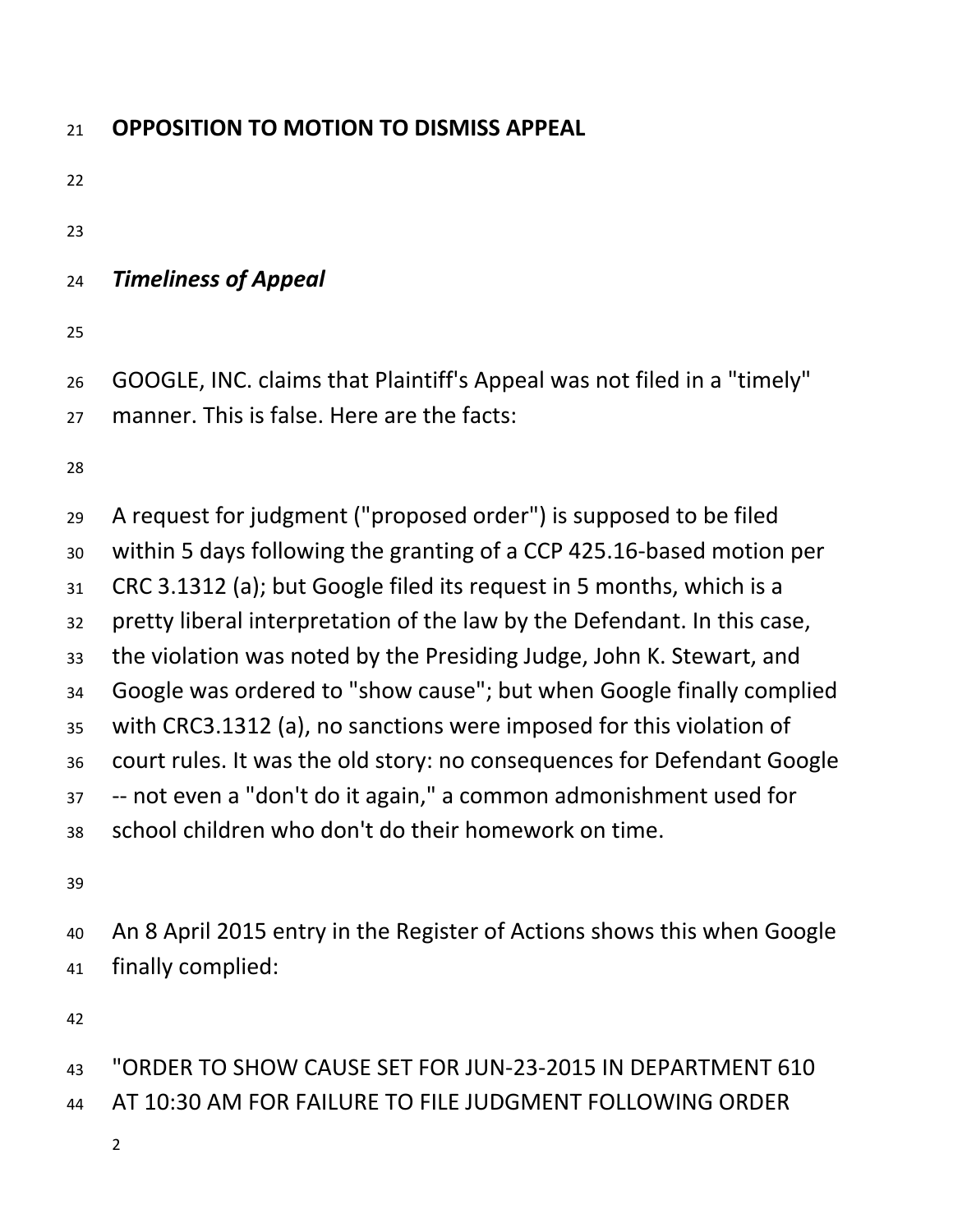# GRANTING MOTION TO STRIKE. THE APR-22-2015 CASE MANAGEMENT CONFERENCE IS OFF CALENDAR. NOTICE SENT BY COURT."

Who has a "timeliness" issue? Clearly Google does.

 As to the filing of the Appeal by S. LOUIS MARTIN, it was timely per CRC 8.104, which extends time for filing in the case that a Motion to Vacate a Judgment has been filed. 29 July 2015 was the "sooner of" applicable dates here, and S. LOUIS MARTIN filed his appeal on 8 July 2015 (it appears in the Register of Actions on 9 July 2015); thus Plaintiff easily met the Appeal deadline, whereas Defendant Google did not and failed to even file a Motion for Leave.

 Defendant in his dismissal request talks of the Plaintiff as "appealing from a formal judgment that does no more than recapitulate a final Order of dismissal," by which he refers to the original Anti-SLAPP; but an examination of the two judgments show them to be different. The 21 April 2015 judgment says almost nothing; or if it does, it say that "Plaintiff shall take nothing," which the former judgment did not say. It offers no explanation, simply alluding to the 13 November 2014 strike order that contains two easily provable false statements.

The "recapitulation" turns out to be theme and variations on a

 defective theme that, were it music, would make Bach cringe, Mozart weep, and Beethoven throw a fit.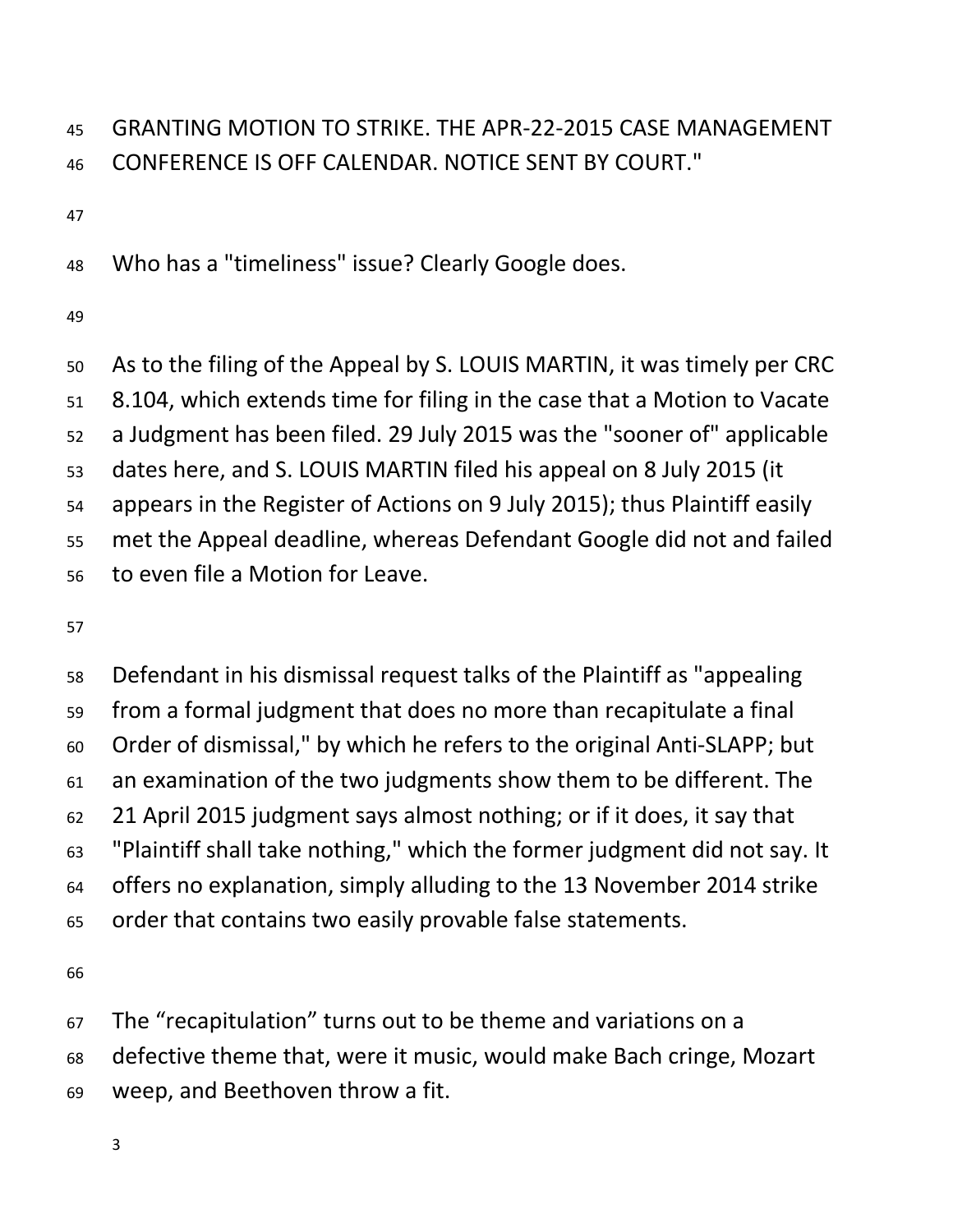The first false statement is that the Defendant has met "its burden of showing that the claims asserted against it arise from constitutionally protected activity." Facile sounding but untrue, as Google's search results constitute a deceptive business practice as defined by Section 5 of the Federal Trade Commission Act. In short, the magic cape of free- speech protection applies until you cross the border into the land of lies (consumer deception). Google's unmarked ads cross that border.

 The second false statement is that the Plaintiff "has failed to file an opposition to Defendant's Motion." Plaintiff filed a vigorous opposition that the court refused to look at, even suppressing much of it.

 More will be discussed about these issues later. But it should be noted that both became "taboo" topics during the course of the proceedings. Any attempt at discussing them was met with stony silence.

 While on this topic of timeliness and its opposite, the following should also be noted:

 Google's Demurrer Response to the Complaint was filed 30 days late (60 days following the complaint) in violation of CCP 430.30. No Motion for Leave was filed, and the violation was neither noted nor sanctioned by court.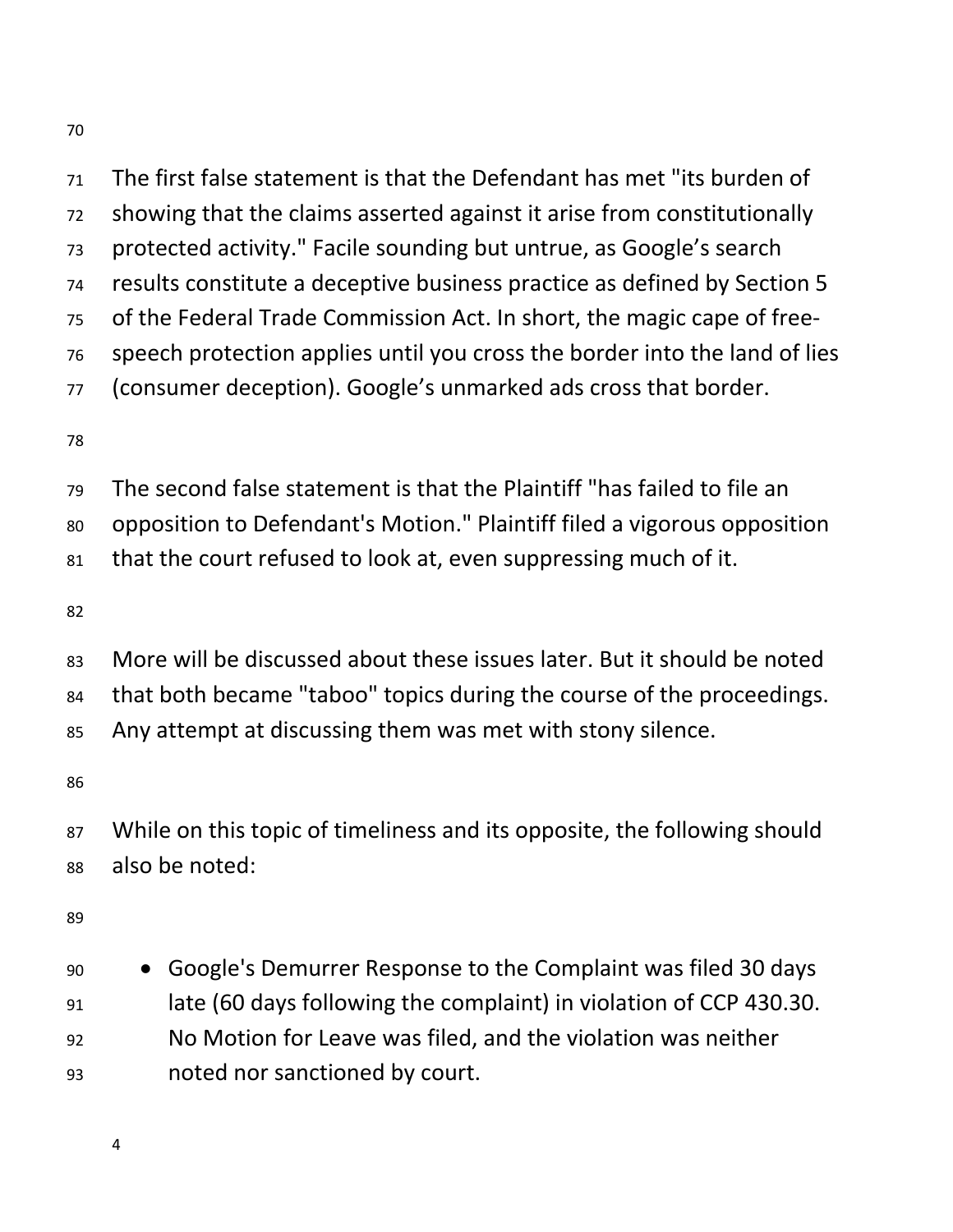- The CCP 425.16-based Anti-SLAPP motion is supposed to be filed in 60 days but it was filed by Google in 72 days with no Motion for Leave filed. This is in violation of 425.16 (f). This violation was neither noted by court nor did the court impose sanctions.
- 
- 

### *Anti-SLAPP by another name*

 Google's attempt to use CRC 8.57 -- "Motions before the record is filed" (a) -- is nothing but an attempt to get this case dismissed before it gets started, in the same manner as Google used the 425.16-based Special Motion to Strike to get a dismissal in Superior Court before any facts or evidence in the case were considered. Many legal errors were made by the judge in the Superior Court, and they need to be considered in the Appeal Court and not be brushed aside. Once again, Defendant is attempting to brush aside the case. First, Defendant didn't want facts to be known about Google; now Defendant does not want legal errors 112 surrounding the case to be considered. This needs to stop.

 Consider this: In the San Francisco Superior Court, no questions were ever asked of the Plaintiff. Not one! Other than for Supreme Court Justice Clarence Thomas, Is that normal judicial behavior? Also, the majority of the pleadings (five of seven) were suppressed without explanation. Is that normal behavior?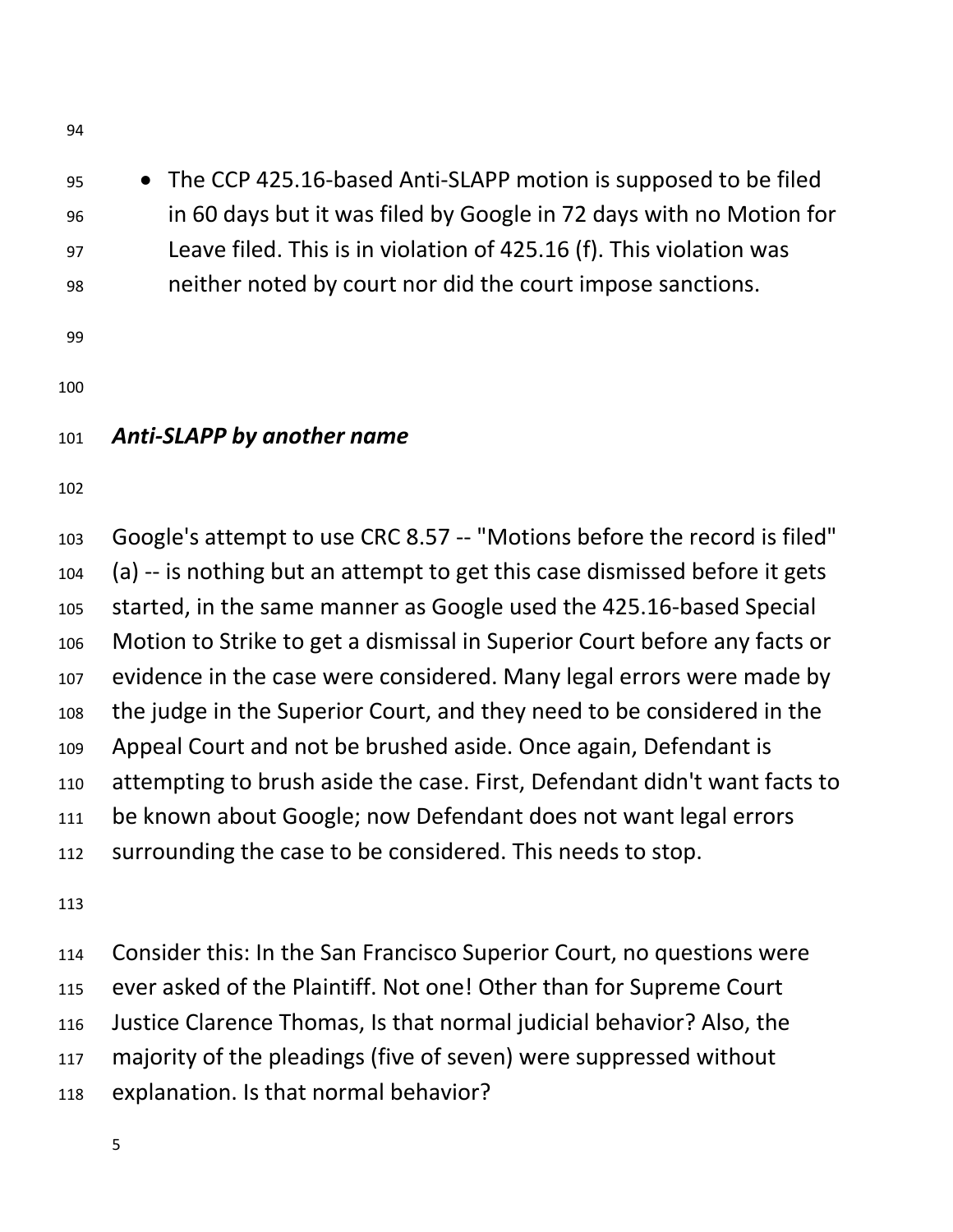An examination of other court cases revealed that occasionally documents were not viewable. But in the case of S. LOUIS MARTIN V GOOGLE, INC. the suppression of pleadings was systematic and extensive. Note that 100 percent of Google's pleadings were viewable in the Register of Actions. With 100 percent of Defendant Google's filings viewable and only 28 percent of Plaintiffs S. LOUIS MARTIN's filings viewable, this can neither be called fair nor worthy of the democratic process. One might even call it a model of injustice.

 Moreover, university law schools and the press were interested in the case. Harvard and Santa Clara universities even posted the complaint, which they *were* able to access, on their own websites. But critical documents they could not access. The press got the impression that the First Amendment had triumphed, whereas it had been misappropriated by bad actors to protect the deceptive "speech" of a piece of software (search algorithm) that deliberately misleads consumers. This is a classic case of using something good to do something bad.

 This, and many other issues, need to be examined in the Court of Appeal. When asked for an explanation for the suppression of S. LOUIS MARTIN's filings, nothing but stonewalling occurred in the Superior Court on this issue, suggesting tacit invocation of the Fifth Amendment. Such behavior would likely be considered Obstruction of Justice in a criminal court. Added all together, there are issues of perjury, malfeasance, and Obstruction of Justice, suggesting a darker side to this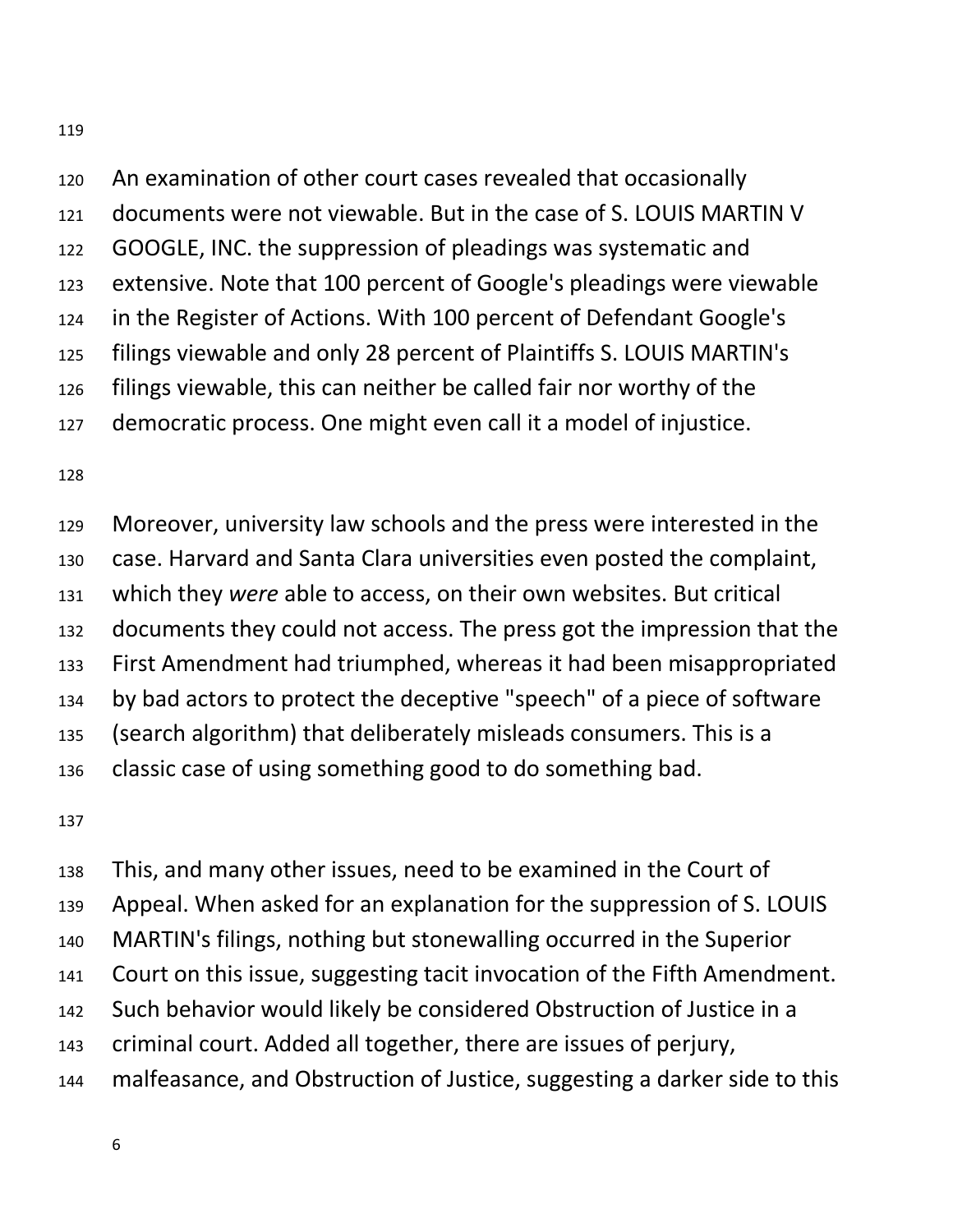case. And on the Google side, there is hacking, per RFC 7258 of the Internet Engineering Task Force (IETF): "Pervasive monitoring is an attack." Neither the court nor Google displayed any interest in, or raised any objections to, these allegations. Two months of netstat reports back up the hacking allegations.

 Let us also consider the denial of the Motion to Vacate the Judgment. It says simply this:

"On June 29, 2015, Plaintiff S. Louis Martin's Motion to Vacate

Judgment of 21 April 2015 came to hearing. The Motion is denied.

Plaintiff does not set forth a valid ground for vacating the judgment.

(See CCP secs. 473 (B) and 663.)"

 This is a sham and a most shameful one. It was written by Google in advance of the hearing and simply signed by the judge in court despite the written motion and the testimony. The fact is the material presented by S. LOUIS MARTIN was based entirely around 663 (1). In S. Louis MARTIN's opening testimony on 29 June 2015 he states:

*13 MR. MARTIN: Well, my argument is based around CCP 663.1,*

*14 which says that the judgment may be set aside and another*

*15 judgment rendered if there is an incorrect or erroneous legal*

*16 basis for the judgment, or the judgment is not supported by*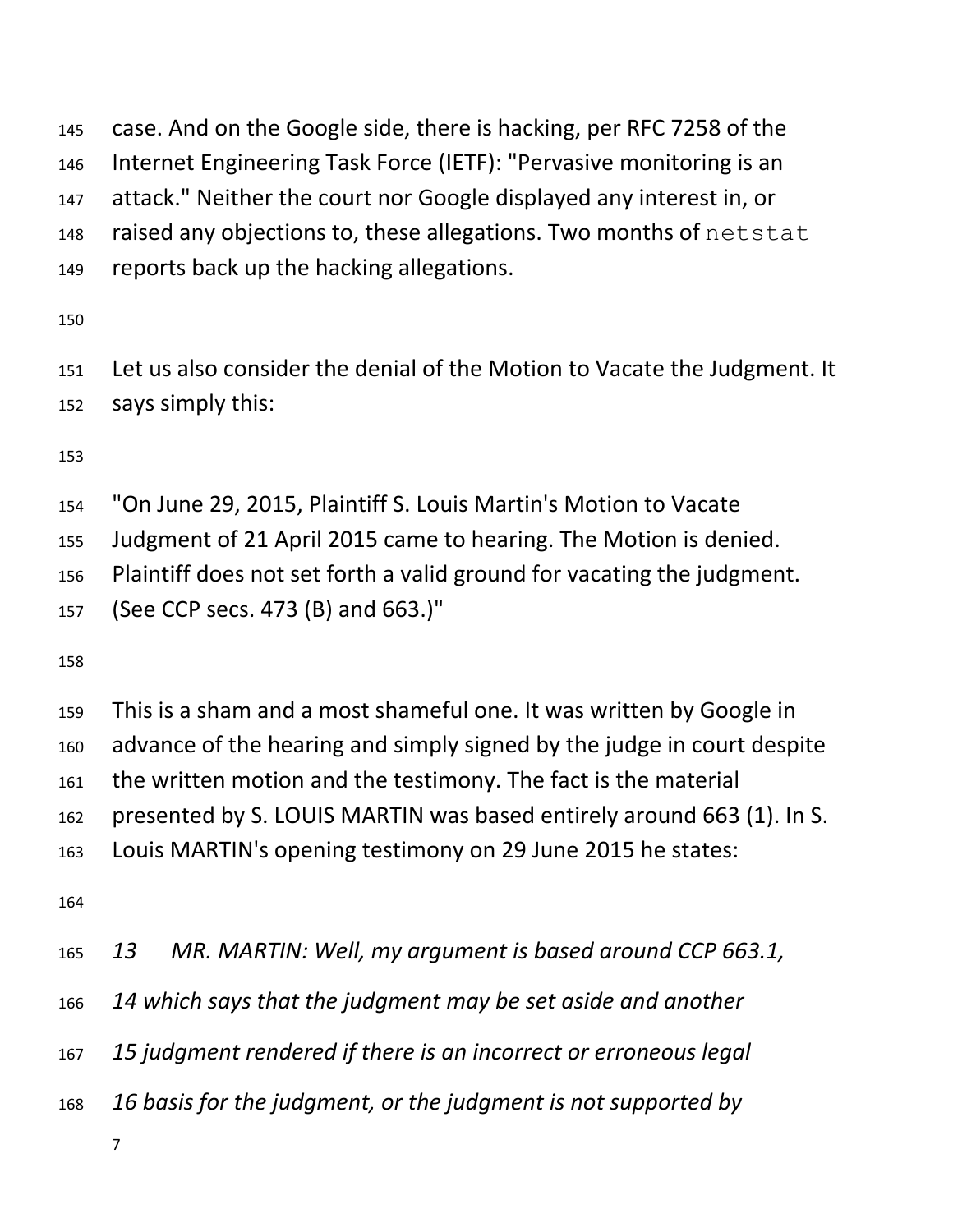*17 facts. And I will argue both of those cases are true, that it's*

*18 not supported by the facts. And to back up, there are big, big*

*19 errors in the legal assessment of the case.*

- *20 Starting off with the legal basis to overthrow the judgment,*
- *21 Rule 425.16 was not properly followed by the Court. 425.16 says*
- *22 that the special motion to vacate can be granted unless the*

*23 plaintiff has a probability of winning, essentially, success.*

*24 And 425.16 Section (b) (2) says that the way to determine whether*

*25 the plaintiff has a probability of succeeding is to examine,*

*26 to -- well, literally, it says to consider the pleadings and the*

*27 affidavits, okay. The judge is required to consider them.*

- *28 Now, moving along there, the pleadings of the plaintiff have*
- 

*1 been largely suppressed by the Court. Five out of seven of our*

*2 pleadings were suppressed by the Court without any explanation*

- *3 ever given, and I went all over this court trying to get some*
- *4 answer to this. And quite bluntly, asked Judge Goldsmith what*
- *5 had happened. I got nothing at all, no answer period, just*
- *6 stonewalling of the question. They were critical pleadings.*

*7 My contention is that if you don't have the pleadings, if*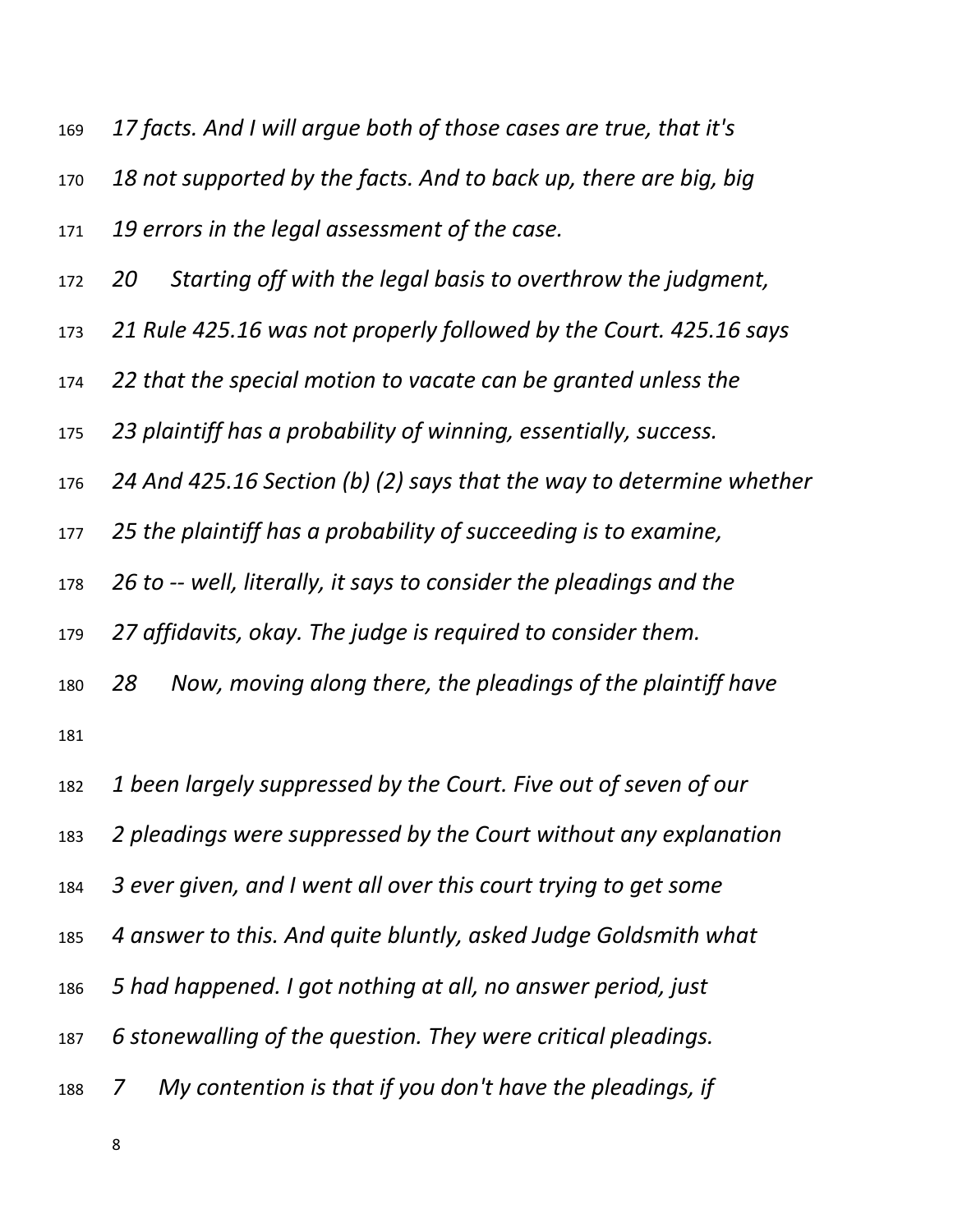*8 you suppress the pleadings, you cannot meet the obligations of*

*9 425.16(b)2, which says that you have to look at the pleadings in ...*

 The transcripts have been created and filed with the appeal court. Please see them. You will readily see that the judgment is a complete contradiction to what went into the Motion to Vacate by S. LOUIS MARTIN. How could Judge Quinn have signed such a statement? Surely he knew it was untrue.

 But the point is this. In signing a prefabricated denial written by Google, the court once again committed perjury. Judge Quinn surely knew that the document he was signing was false. And he surely knew CCP 663 was the topic of discussion. What is really odd is that Google made no comments during this session. It was as if Google knew what the outcome would be and made no effort whatsoever to raise an objection. It appeared to be a "done deal" between the court and the Defendant!

 The Record, which is nearly complete, and the Opening Brief, which is now complete but being reviewed (both due 28 September 2015), will amply demonstrate this; but it will go beyond this, showing that both judges signed orders written by Google in advance of the hearings and that they knew their rulings to be pure fabrications. My protests produced nothing but icy silence. Are prefabricated rulings written by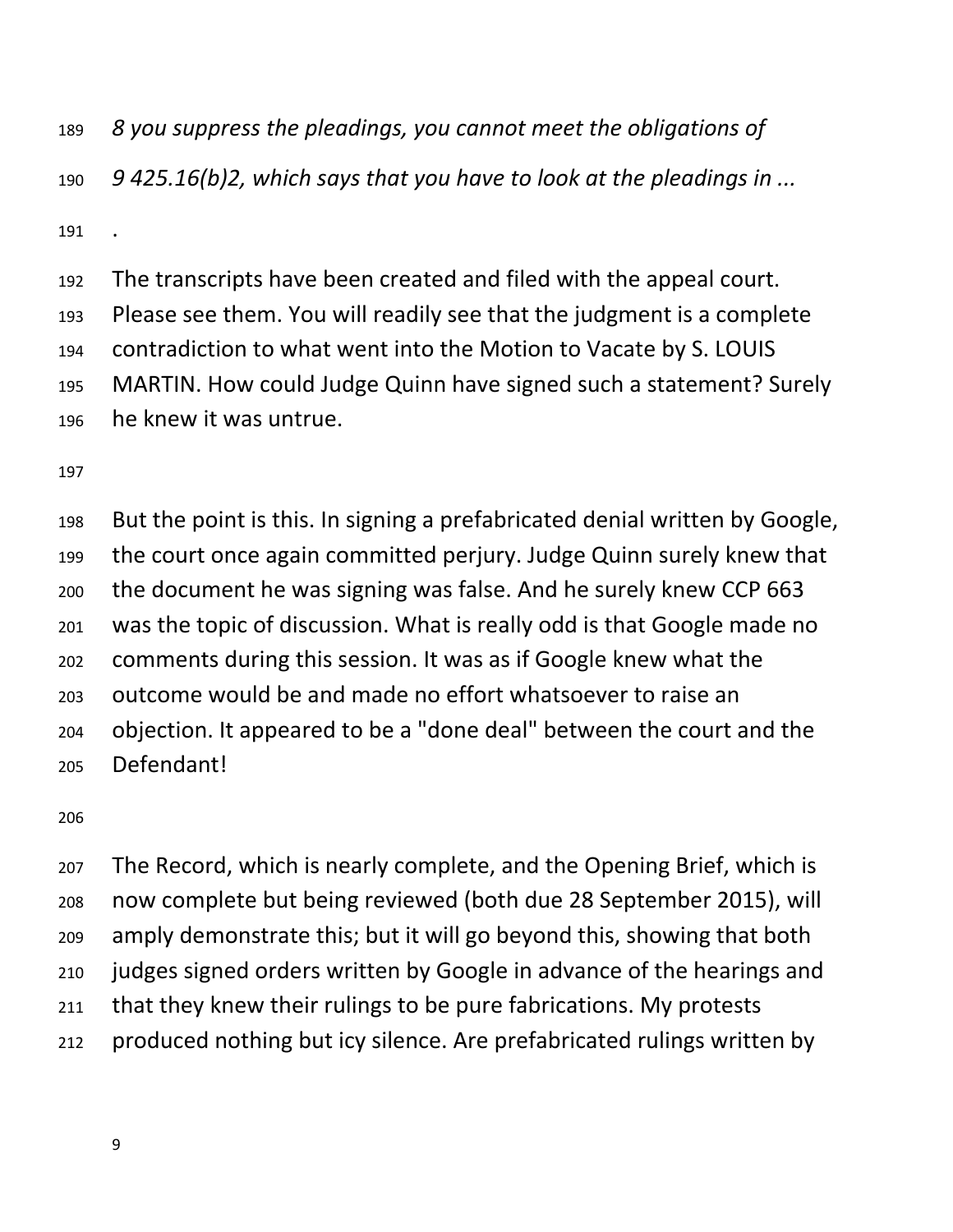Defendants in favor of themselves consistent with justice and fair mindedness? I think not.

 In the case of Judge Goldsmith, I have filed complaints with both the Commission on Judicial Performance and the office of the Attorney General.

#### *Judge or Politician?*

He is a judge who is up for re-election, while Quinn is new to the court

and may not want to make waves in contradicting more senior staff.

(Quinn was the judge for the 29 June 2015 hearing.) Are they acting as

judges or politicians? Their behavior would indicate more the later.

 Let us take a look at several other critical issues in the court's handling of this case.

 Consider the application of CCP 425.16 by the judge in the Special Motion to Strike.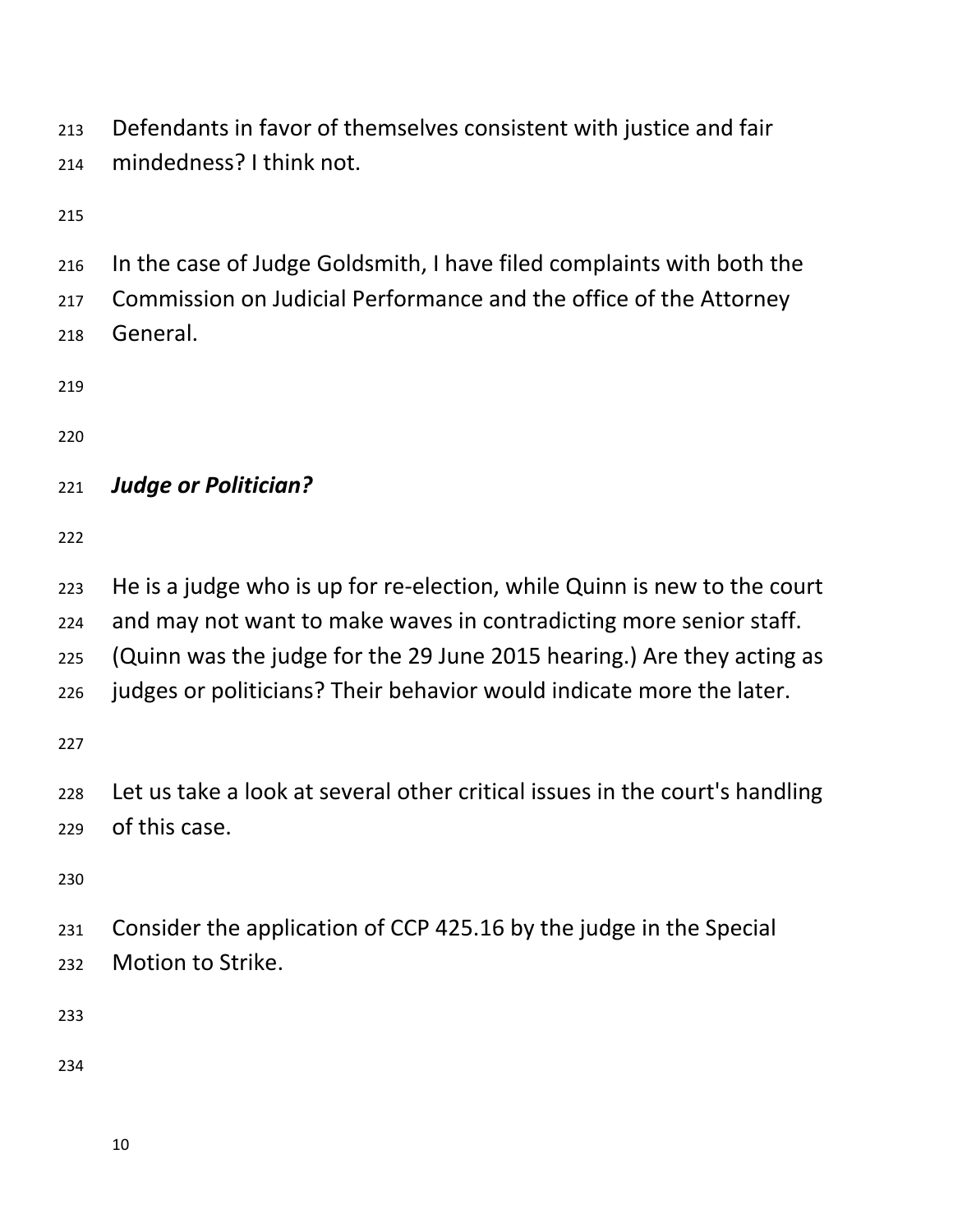#### *Misuse of CCP 425.16*

Judge Goldsmith stated that the Plaintiff "failed to file an opposition."

Quite the opposite. S LOUIS MARTIN did file an opposition but the

judge refused to look at it.

 But the fact is, CCP 425.16 does not require an opposition on the part of the Plaintiff. What it does require, per 425.16 (b) (1), is that the

judge determine "that the plaintiff has established that there is a

probability that the plaintiff will prevail on the claim." That is what

425.16 actually requires.

And 424.16 (b) (2) specifies just how the court is to determine that:

 "In making its determination, the court shall consider the pleadings, and supporting and opposing affidavits stating the facts upon which the liability or defense is based."

 The onus is therefore on the judge, and the judge failed to meet the requirements of the law. That is of course malfeasance. But the judge went even further by suppressing five critical filings in the case. That is Obstruction of Justice per California Penal Code 182 (5).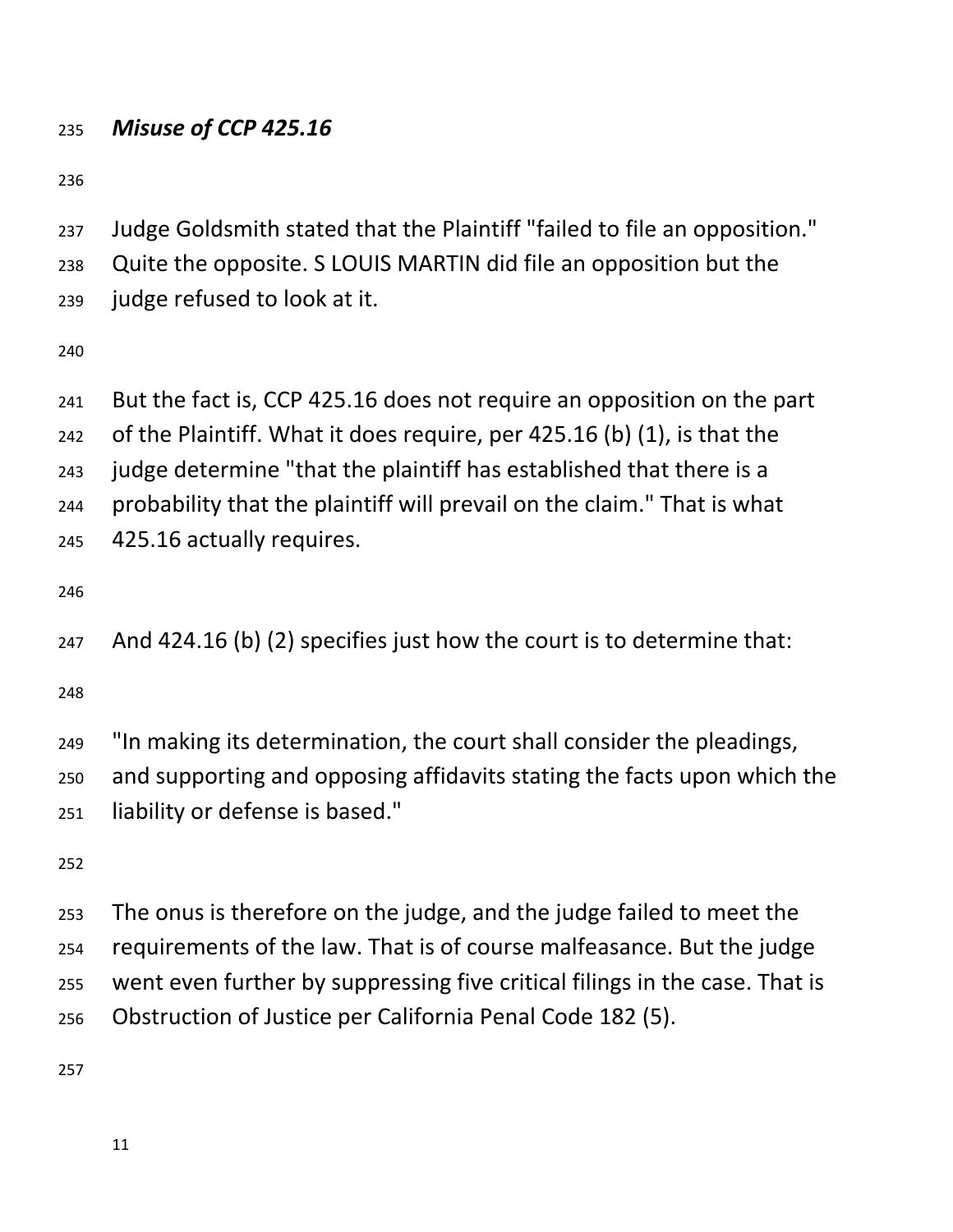While S. LOUIS MARTIN objected in the hearing on 13 November 2014, Judge Goldsmith simply signed the order anyway, stating, "This seems clear to me. I'm going to adopt the tentative." The only thing clear to S. LOUIS MARTIN was that the judge was signing a statement he knew to be false.

- 
- 

### *Emerging Pattern*

 Following the 13 November 2014 hearing, a pattern of fraud was quickly emerging. Client Google was getting extremely favorable treatment by the court while Plaintiff's voice was not being heard. Things seemed to be worked out in advance under the protective banner of the First Amendment. Search results, even when deceptive, were considered sacrosanct, above the laws of man. Don't dare yell "fire" in a crowded theatre or incite a riot but do go right ahead and mislead online consumers.

 The same sort of treatment ensued with my Motion to Vacate the Strike Order. By an honest mistake -- I thought I had thirty days, as with a default judgment -- I filed late. My motion was denied; there was no leniency, whereas Google filed all documents late without any Motion for Leave and suffered no consequences. What a deal! Following the granting of its motion to strike, Google was even allowed a 5-month delay in filing its request for judgment, while the Plaintiff was not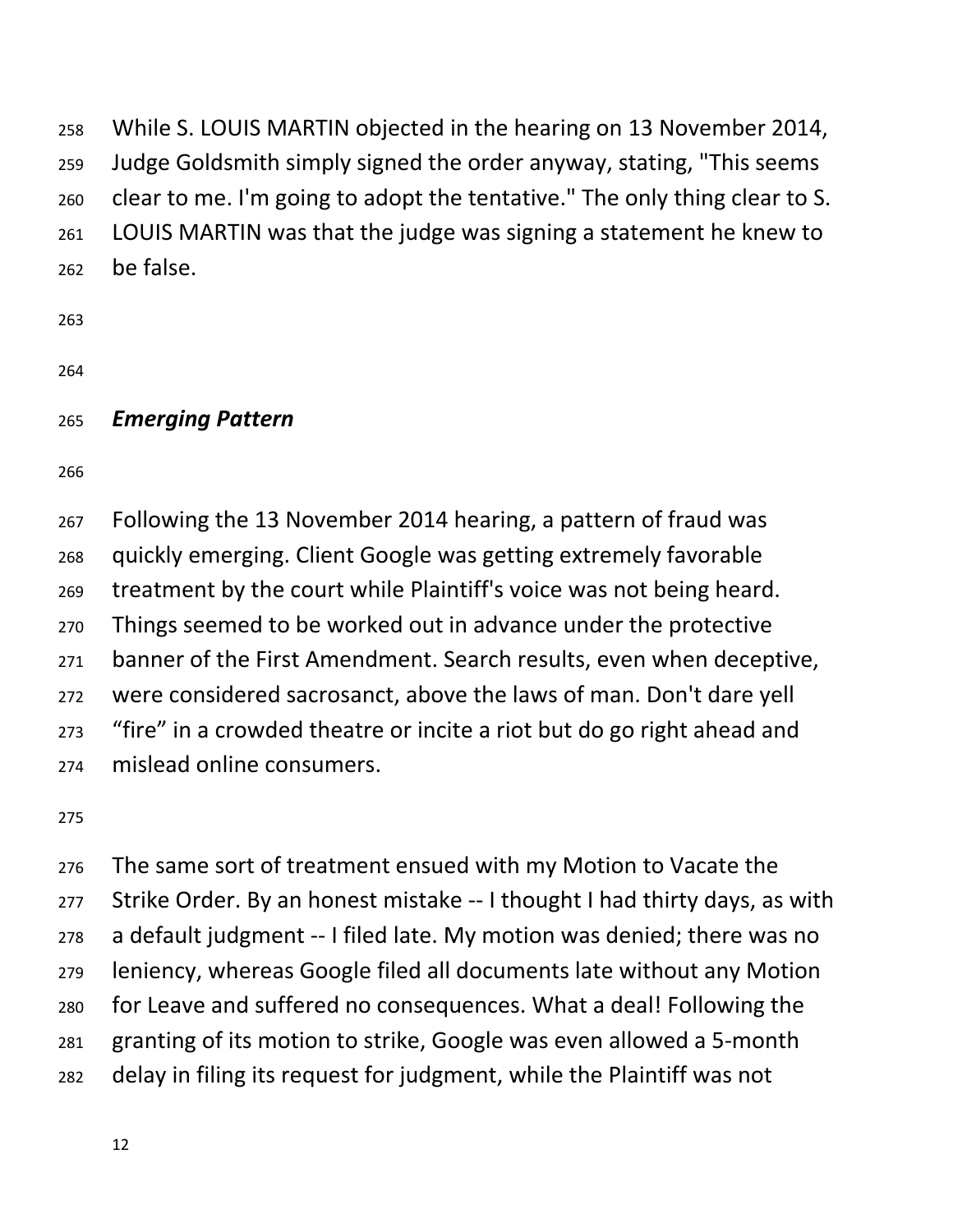allowed a small delay in filing its motion to vacate the strike order. This

- is not fair and equal treatment when the gilded hand of Google is
- allowed huge leniency while the poor-boy Defendant is denied any!
- Talk about shoving aside justice and buying out the law, to paraphrase
- William Shakespeare. Here you have it lavishly on display.

- What is really clear is that Google does not want this case to see the
- light of day. If it did, it would be extremely damaging to Google. One of
- the critical suppressed documents shows exactly why Google is
- disappearing the best publishers on the Internet and substituting
- unmarked ads.

 In the 29 June 2015 hearing, S. LOUIS MARTIN also addressed the other part of 663 (1), a judgment "not consistent with or not supported by the facts."

 First, two volumes of evidence were filed in this case but suppressed by the court. Both quoted numerous industry experts, including Steve Balmer of Microsoft, Jeremy Stoppleman of yelp, Jeff Katz of Nextag ... as well as the Stanford Encyclopedia of Search Ethics. The supporting statements of these authorities should have been enough to validate the legitimacy of this lawsuit and the likelihood of its success.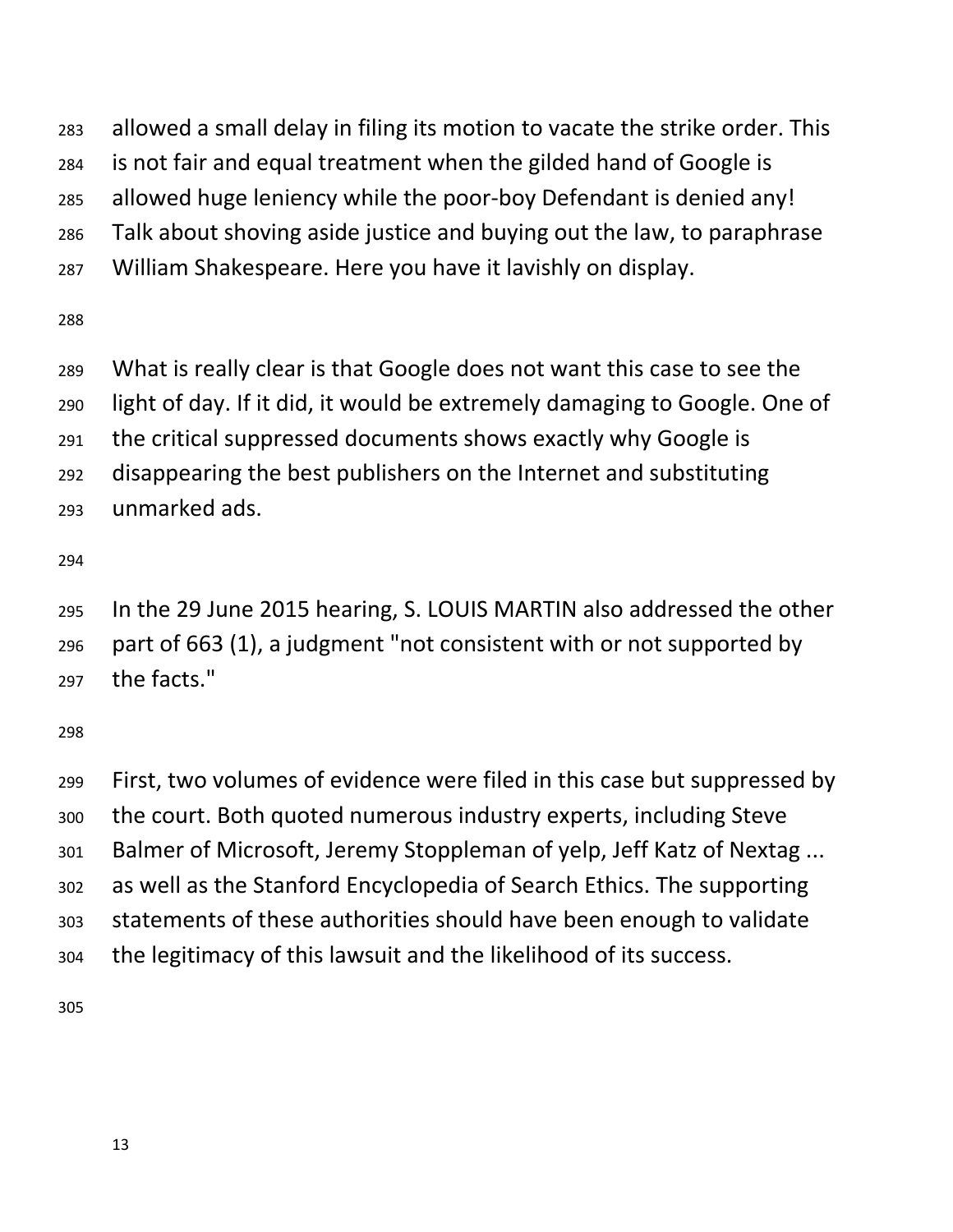| 306 | But as pointed out in the Motion to Vacate the Judgment and the           |
|-----|---------------------------------------------------------------------------|
| 307 | testimony at the 29 June 2015 hearing, there has been much new            |
| 308 | "competent" evidence.                                                     |
| 309 |                                                                           |
| 310 | Consider the following:                                                   |
| 311 |                                                                           |
| 312 |                                                                           |
| 313 | New "competent" evidence                                                  |
| 314 |                                                                           |
| 315 | a. The FTC documents leaked to the Wall Street Journal show that the      |
| 316 | real investigators for the FTC stated that Google was guilty of antitrust |
| 317 | violations, causing harm both to the consumer and to competition.         |
| 318 | According to the Wall Street Journal:                                     |
| 319 |                                                                           |
| 320 | "In its investigation, FTC staff said Google's conduct 'helped it to      |
| 321 | maintain, preserve and enhance Google's monopoly position in the          |
| 322 | markets for search and search advertising' in violation of the law.       |
| 323 | Google's behavior 'will have lasting negative effects on consumer         |
| 324 | welfare,' the report said."                                               |
| 325 |                                                                           |
| 326 | FTC staff recommended punishing Google. But the politically appointed     |
| 327 | administrative law judges who make the ultimate decisions for the FTC     |
| 328 | chose to ignore their own staff and only put Google on probation for 20   |
| 329 | years.                                                                    |
|     | 14                                                                        |
|     |                                                                           |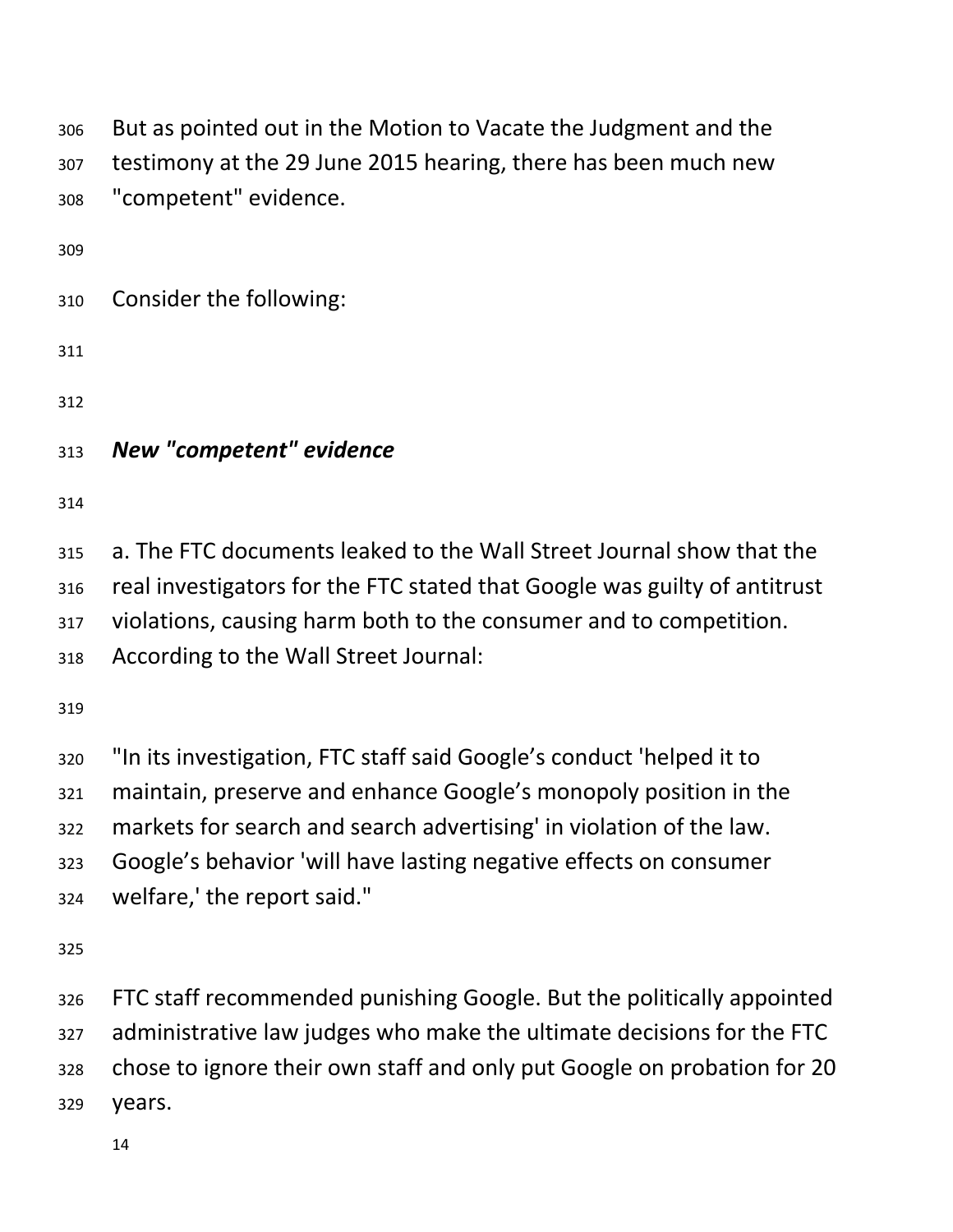Google stated in its response to the S. LOUIS MARTIN's complaint that it had been "exonerated" by the FTC, which is a false statement. Clearly it was not exonerated. It was found guilty, but as a result of political pressure -- 24-million dollars of lobbying and 68 Google visits to the White House -- it was not punished. Clearly the decision to not punish was purchased via influence peddling. It is a well known law both of human and corporate behavior that no punishment means no change in behavior, and no change of behavior has been observed since the FTC's decision.

 b. Clearly the EU lawsuit, spearheaded by American companies such as Microsoft, yelp, Nextag, TripAdvisor, etc., who can't get justice on home soil, is not a frivolous lawsuit. The EU does not engage in frivolous lawsuits. And being based on the same kind of complaint filed by S. LOUIS MARTIN, it backs up the legitimacy of the lawsuit by S. LOUIS MARTIN, indicating a probability of prevailing.

 c. Likewise, the new US Senate antitrust investigations (Senate Judiciary Committee's Antitrust Subcommittee) into Google following the leaks to the Wall Street Journal clearly indicate a serious concern with the issues raised by S. LOUIS MARTIN.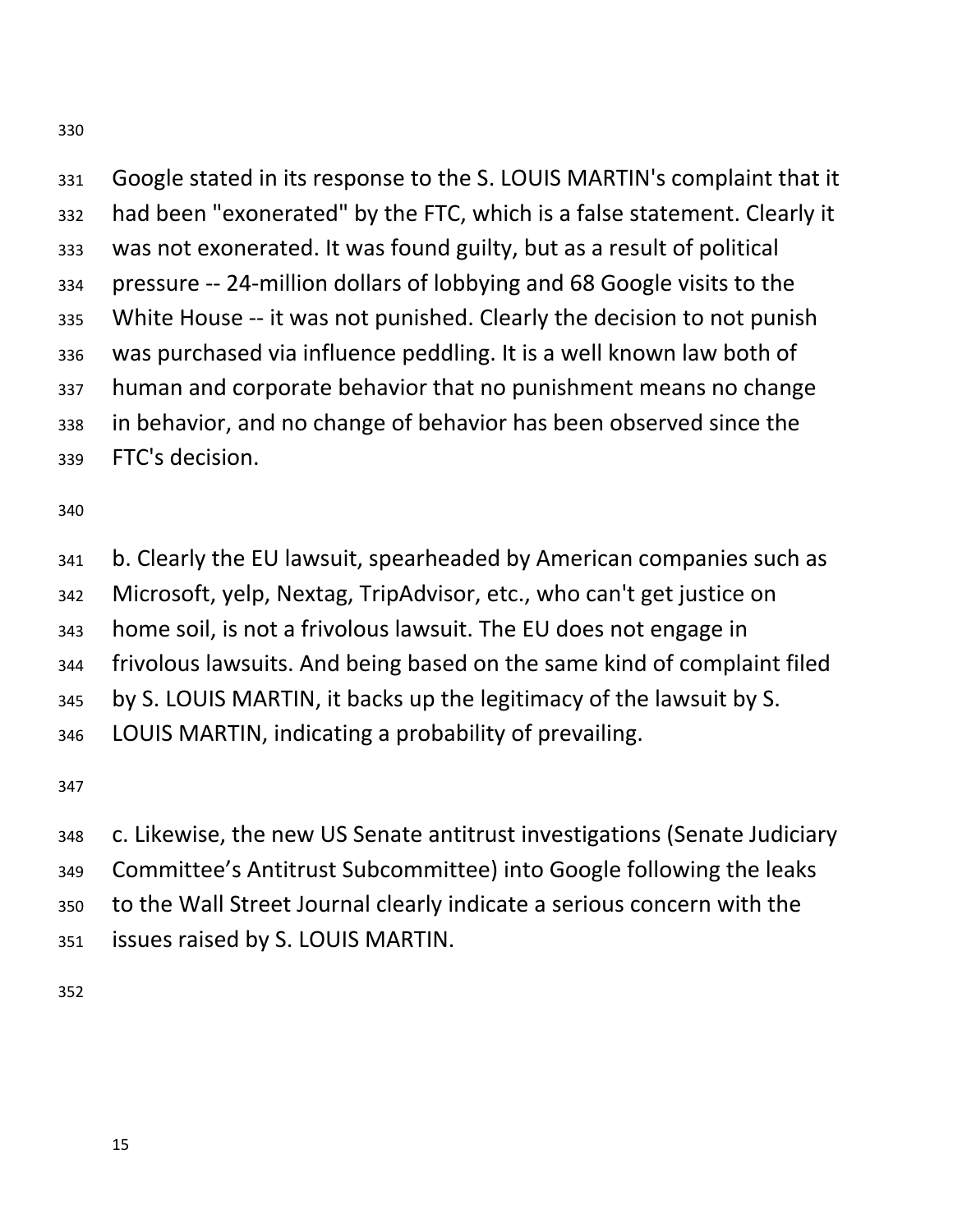d. The recent conciliatory statement made by Matt Brittin, head of Google Europe -- "We don't always get it right" -- also lends support to the claims of S. LOUIS MARTIN that all is not well at Google.

 All of these issues were raised in the Motion to Vacate the Judgment and in the testimony in the 29 June 2015 hearing, all going unopposed by Google. And while the judge listened and may have even read the motion, he offered not a single comment. Does this material sound unworthy of comment? Even S. LOUIS MARTIN's Internet-hating aunt Millie would have had something to say! The denial of the motion says that S. LOUIS MARTIN failed to address CCP 663, which is clearly not true. Such a denial can only be interpreted to mean that it was written in advance of the hearing, then simply signed after perfunctory toleration of the arguments put forth by S. LOUIS MARTIN. As such, one might call it a "done deal."

#### *No protection for deception*

 Did the court take this seriously? Who knows? It did not get a single comment. And yet this new evidence said loudly and clearly that this was a significant case with legitimacy. And clearly it was not about suppressing the right to petition, free speech, or public participation of Google by S. LOUIS MARTIN. He has simply no ability to do that. **Moreover, First Amendment rights of free speech do not extend to**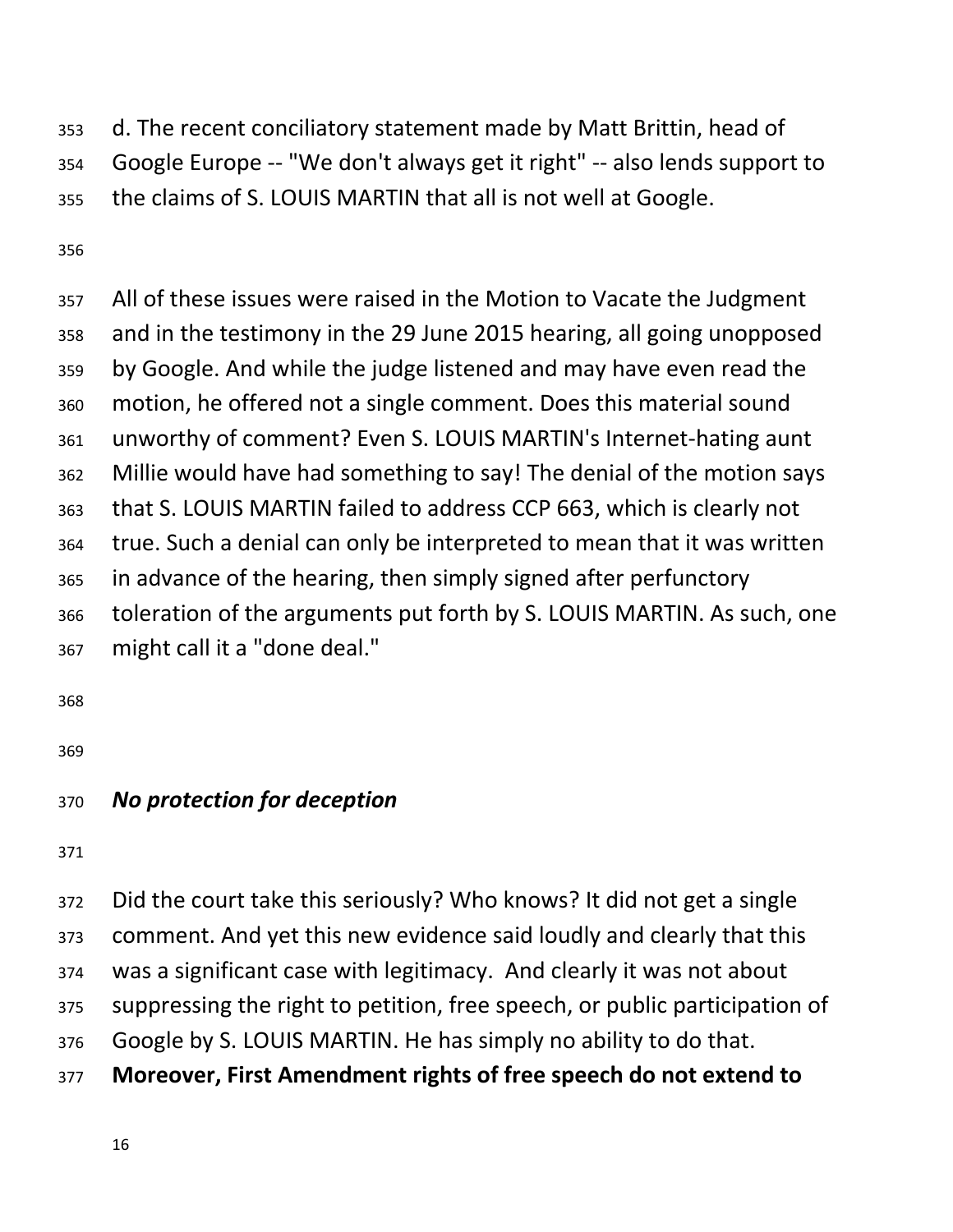**speech that is a deceptive business practice, per the definition of the** 

- **Federal Trade Commission Act, Section 5.** For deceptive speech,
- protection evaporates, as it does for someone who yells "fire" in a
- crowded theatre, or for someone inciting a riot. Unmarked ads are
- deceptive. The FTC has stated this loudly and clearly.

- More recently, law professors from both Harvard University and
- Columbia University (Michael Luca and Tim Wu, respectively) have
- thrown powerful support to the claim that Google harms both
- competitors and consumers.

- Finally, one really has to ask the question: Does the court think that the
- European Trade Commission, the FTC, the Congress of the United
- States, the head of Google in Europe, and the good law professors at
- Harvard and Columbia universities are all making things up when they
- detect antitrust violations at Google? Or is the court helping out a
- buddy and an "American Hero"?

## *Killing Publishers*

 S. LOUIS MARTIN, in one of his court-suppressed document, "Shifting Search Scenarios, Extreme Bias," tells the same story and shows in detail why Google is running unmarked ads and disappearing real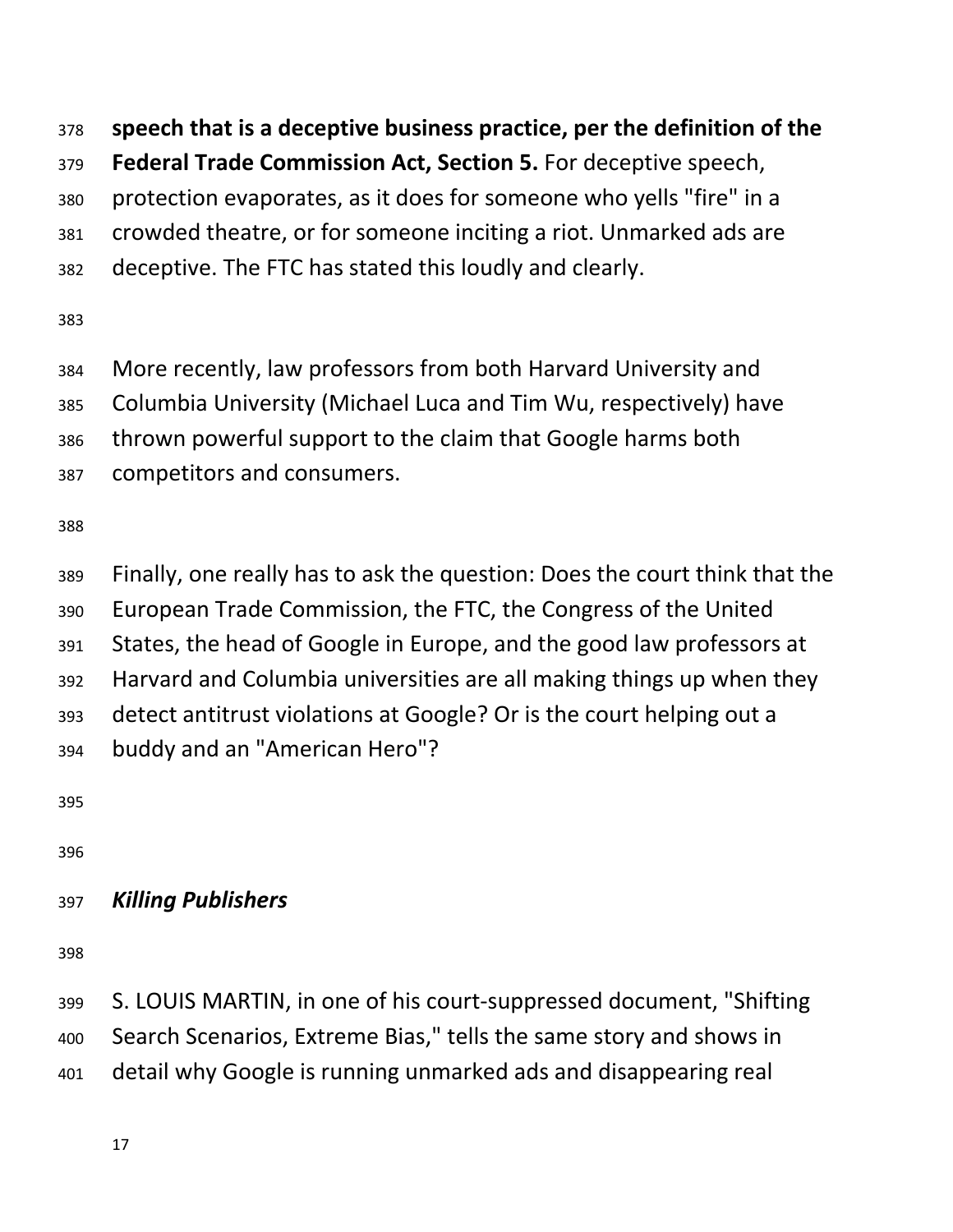publishers. While the good law professors from Harvard and Columbia universities are on the right track, I do not think they quite understand the full economic implications of what Google is doing. The money from returning unmarked advertisers is hugely more lucrative than returning honest search results. When you do the math, it is almost staggering. MARTIN explains in detail why Google is disappearing publishers in its search results and instead returning unmarked advertisers.

- Let's do the math, based on the research analysis of "Shifting Search
- Scenarios, Extreme Bias," a critical filing that was suppressed by the
- court.

 In the case that Google returns an actual publisher (honest search result based on ranking, sometimes called "organic" or "natural" search result) with an ad on the page, for 1,000 clicks on that publisher's URL, Google would make about 32 percent of 2.5 clicks \* 6 USD. That comes out to be 4.80 USD, the price of a cheap bottle of wine.

*Notes:*

- **•** 2.5 clicks is used because only 2 to 3 out of 1000 users would click on an ad if they knew it were an ad;
- 6 USD is the average cost to the advertiser for the click for the click;
- Google keeps 32 percent of the 6 USD.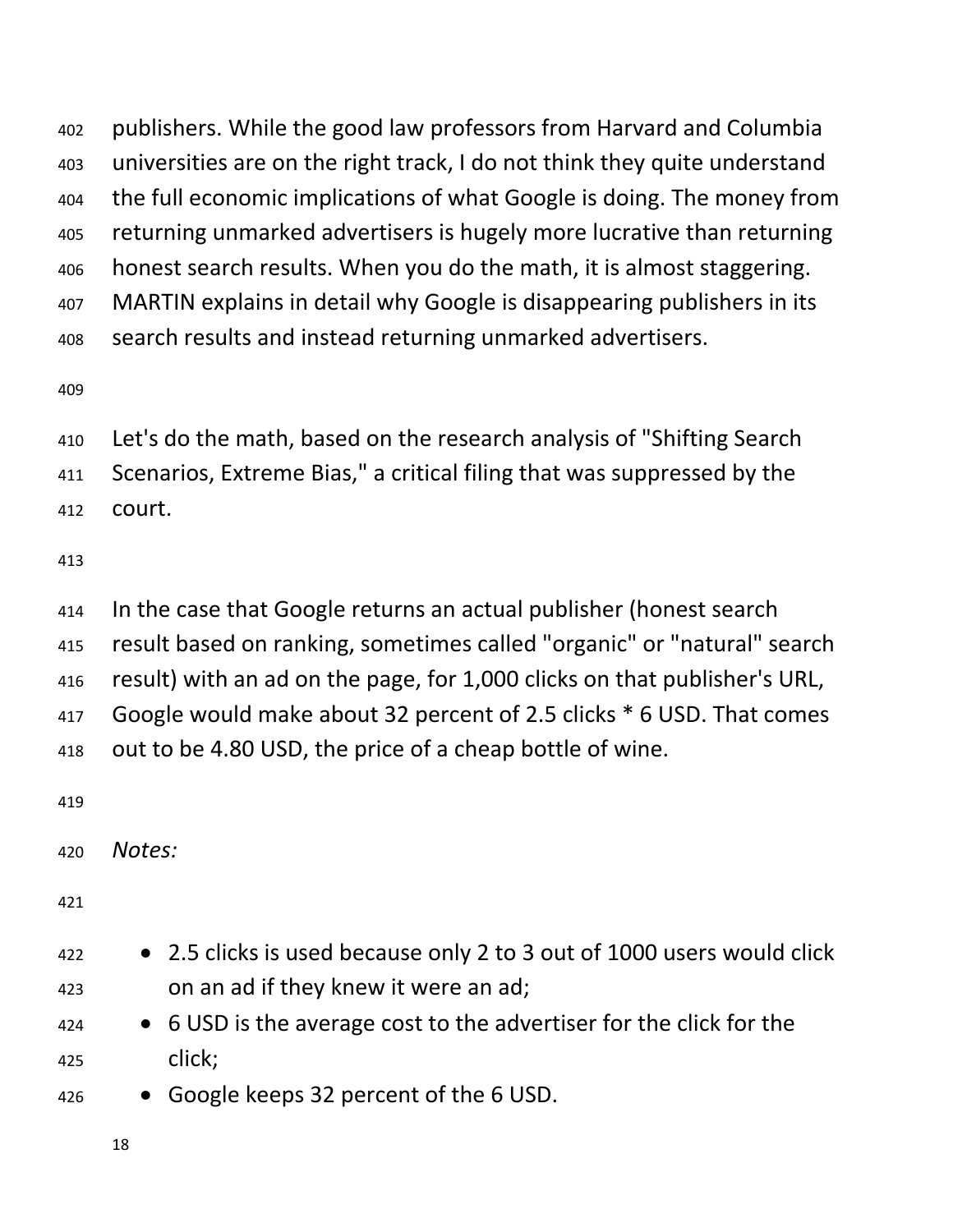In the case that Google returns an unmarked advertiser, Google would make 100 percent of 1,000 \* 6 USD. That comes out to be 6,000 USD, the cost of some pretty pampered weekend fun for a Google-glassed executive in a self-driving car.

# **In short, Google makes 1,250 times as much returning an unmarked ad than it does a real publisher!**

 But note that it is very important that Google does not label an ad as an ad, because if it did the click rate would go down to 2 to 3 in 1000. The practice is of course very deceptive, as the assumption by the consumer is that if the ad is not marked as an ad, then it is a bone fide search result. And, ironically, the presence of a few labeled ads enhances that perception. It says, "Those are the ads; here are the real search results." While this strategy is clever, it is also extremely devious. And Google does not want this information to go public. The strategy it is using is truly insidious.

 But of course, with Google's current attempt at dismissal, it simply does not want legal errors and inconsistent facts concerning the Strike Order, motions, denials, or judgments to be scrutinized. It would not look good for Google; and it would not look good for Google's friends, Judges Goldsmith and Quinn.